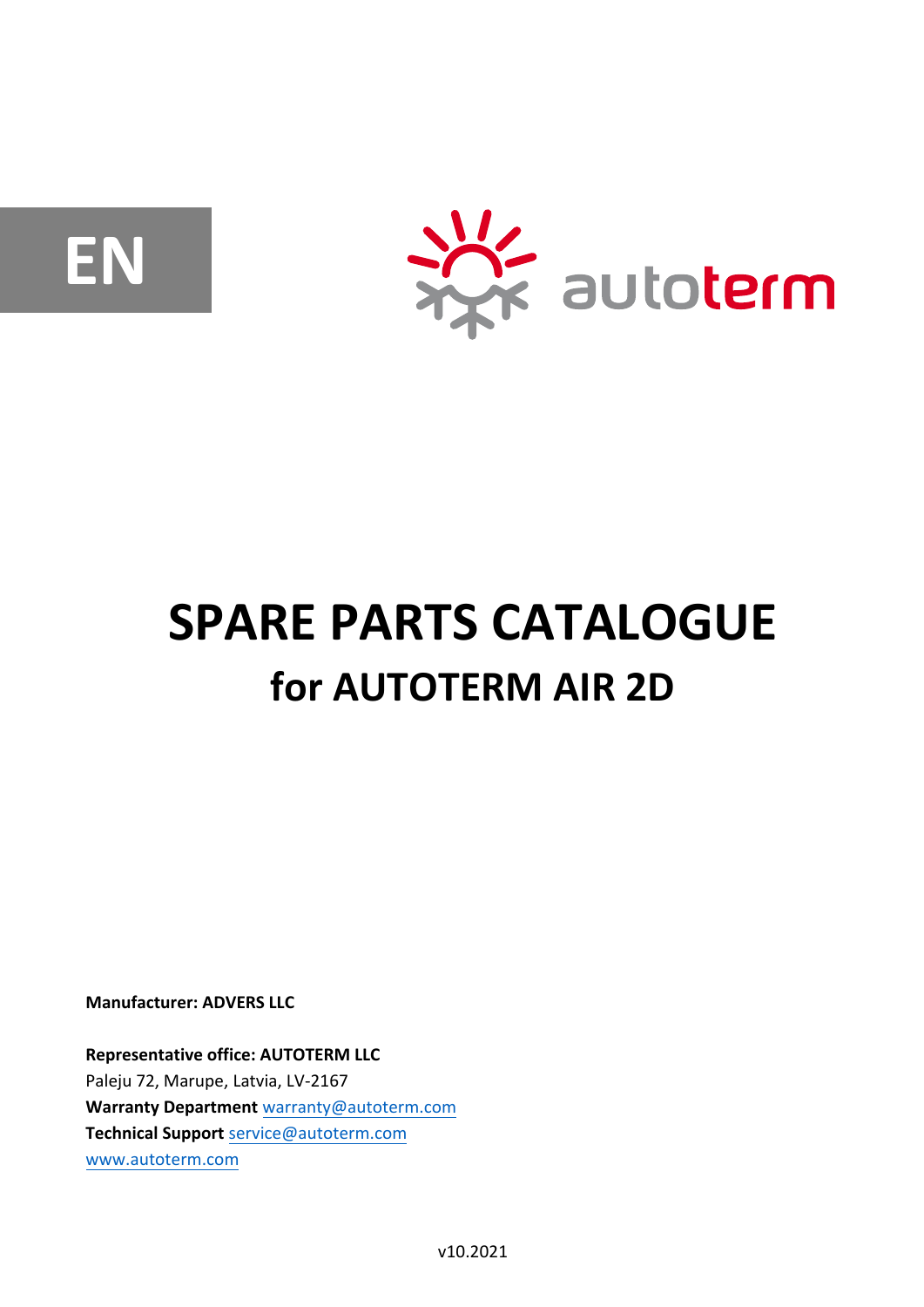

This spare parts catalogue is intended for companies and individuals involved in installing, repairing, and maintaining air heaters AUTOTERM AIR 2D.

This catalogue consists of two sections:

- 1. Contents of the installation kit of the heater (Figure 1, Table 1)
- 2. Schematic of the heater's spare parts (Figure 2, Table 2)

If a part fails during use of the heater, look for its designation in this catalogue to order a replacement form the manufacturer.

To facilitate ordering, use the manufacturer's spare parts numbers in the tables below.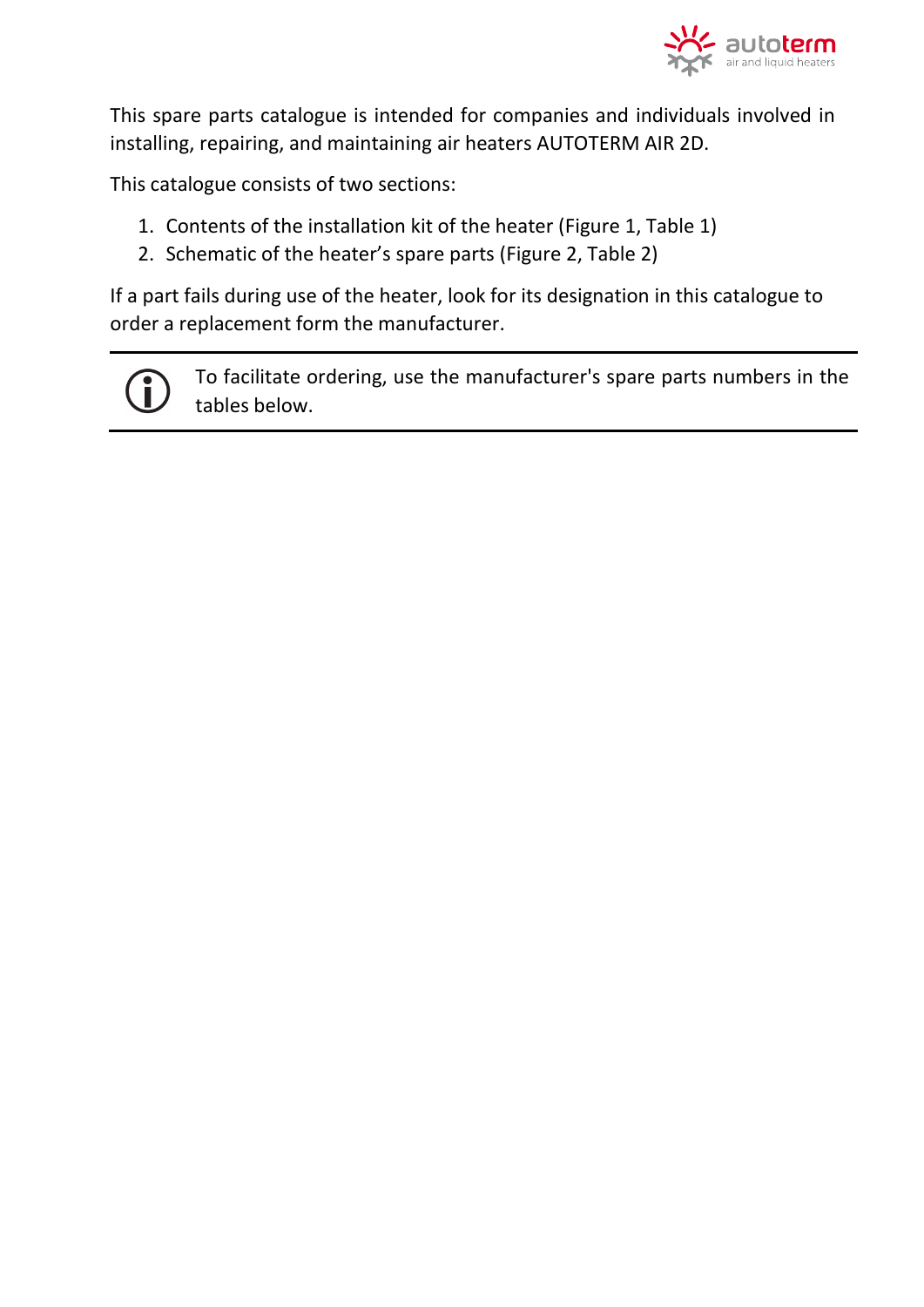



*Figure 1 – Contents of the installation kit*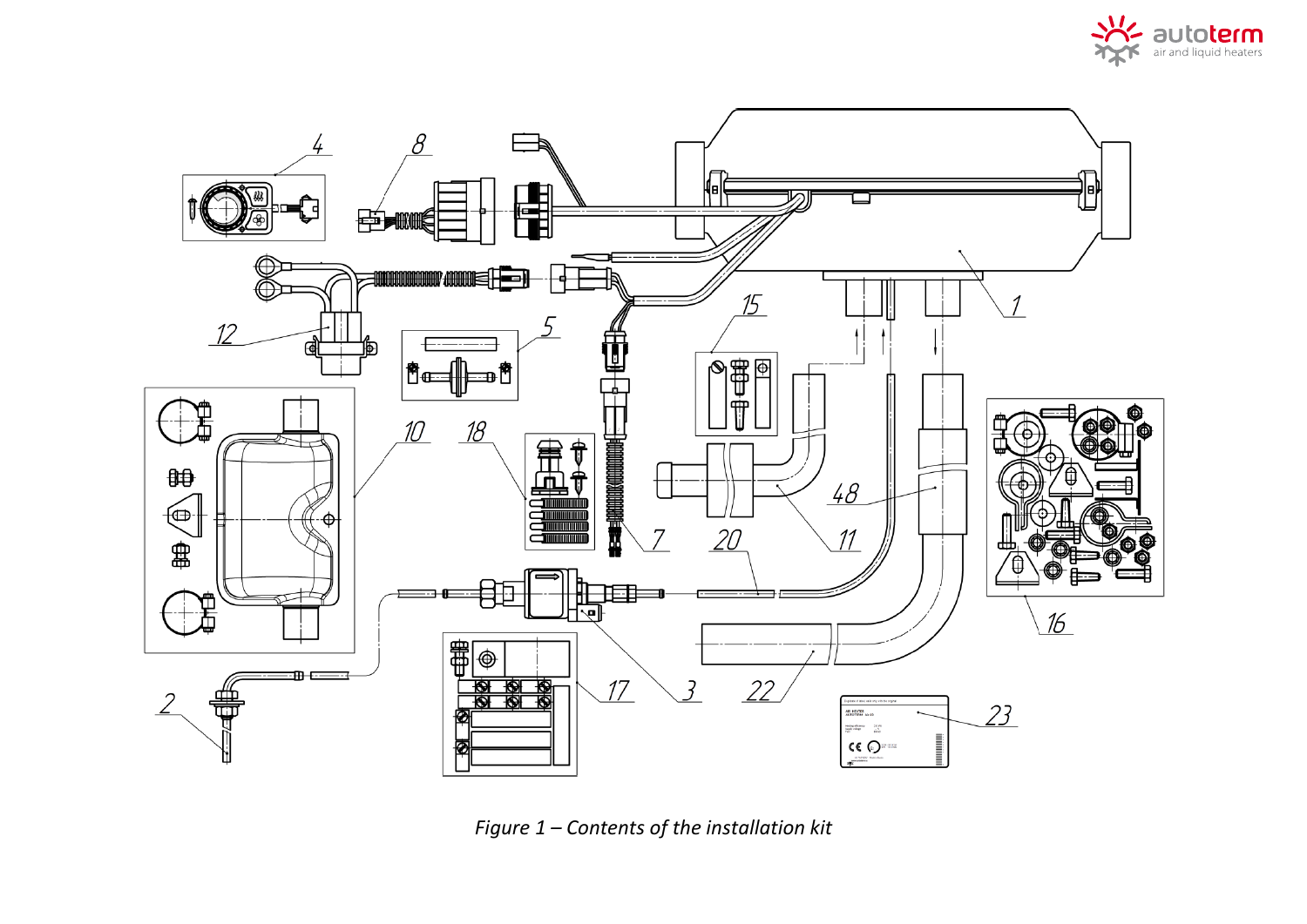

Table 1

| Nº             | Part/assembly description and<br>designation | <b>Notes</b>          | 4740<br>Air 2D (24V) ASSY | Air 2DASSY 4745 | 5125<br>Air 2D (24V) ASSY | Air 2DASSY 5130 | Air 2D (24V) ASSY 5365 | Air 2D (12V) ASSY 5370 | Air 2D (24V) ASSY 5545 | 5560<br>Air 2D (12V) ASSY | Air 2D (24V) ASSY 5555 | Air 2D (12V) ASSY 5570 | 5860<br>Air 2D (12V) ASSY |
|----------------|----------------------------------------------|-----------------------|---------------------------|-----------------|---------------------------|-----------------|------------------------|------------------------|------------------------|---------------------------|------------------------|------------------------|---------------------------|
|                | Air heater number                            |                       | $\mathbf{1}$              | $\overline{2}$  | 3                         | 4               | 5                      | 6                      | $\overline{7}$         | 8                         | 9                      | 10                     | 11                        |
| $\mathbf{1}$   | Heater                                       |                       |                           |                 |                           |                 |                        |                        |                        |                           |                        |                        |                           |
|                | <b>ASSY 4741</b>                             | <b>24V</b>            | $\mathbf{1}$              |                 | $\mathbf{1}$              |                 | $\mathbf{1}$           |                        |                        |                           |                        |                        |                           |
|                | <b>ASSY 4746</b>                             | <b>12V</b>            |                           | $\mathbf{1}$    |                           | $\mathbf{1}$    |                        | $\mathbf{1}$           |                        |                           |                        |                        |                           |
|                | <b>ASSY 5546</b>                             | <b>24V</b>            |                           |                 |                           |                 |                        |                        | $\mathbf{1}$           |                           | $\mathbf{1}$           |                        |                           |
|                | <b>ASSY 5561</b>                             | <b>12V</b>            |                           |                 |                           |                 |                        |                        |                        | $\mathbf{1}$              |                        | $\mathbf{1}$           | $\mathbf{1}$              |
| $\overline{2}$ | Fuel intake                                  |                       |                           |                 |                           |                 |                        |                        |                        |                           |                        |                        |                           |
|                | <b>ASSY 807</b>                              |                       | 1                         | $\mathbf{1}$    | $\mathbf{1}$              | $\mathbf{1}$    |                        |                        | $\mathbf{1}$           | $\mathbf{1}$              |                        |                        |                           |
| $\overline{3}$ | Fuel pump                                    |                       |                           |                 |                           |                 |                        |                        |                        |                           |                        |                        |                           |
|                | P0637 24V                                    | <b>Thomas Magnete</b> | $\mathbf{1}$              |                 |                           |                 |                        |                        |                        |                           |                        |                        |                           |
|                | P0636 12V                                    | <b>Thomas Magnete</b> |                           | $\mathbf{1}$    |                           |                 |                        |                        |                        |                           |                        |                        |                           |
|                | <b>ASSY 4997</b>                             | TH11-4,4ml-24V        |                           |                 | $\mathbf{1}$              |                 |                        |                        | $\mathbf 1$            |                           |                        |                        |                           |
|                | <b>ASSY 4995</b>                             | TH11-4,4ml-12V        |                           |                 |                           | $\mathbf{1}$    |                        |                        |                        | $\mathbf{1}$              |                        |                        | $\mathbf{1}$              |
| $\overline{4}$ | Control panel                                |                       |                           |                 |                           |                 |                        |                        |                        |                           |                        |                        |                           |
|                | <b>ASSY 3765</b>                             | PU-5TM                |                           |                 |                           |                 |                        |                        |                        |                           |                        |                        | $\mathbf{1}$              |
| 5              | <b>Fuel filter</b>                           |                       |                           |                 |                           |                 |                        |                        |                        |                           |                        |                        |                           |
|                | <b>ASSY 3763</b>                             |                       |                           |                 |                           |                 |                        |                        |                        |                           |                        |                        | $\mathbf{1}$              |
| $\overline{7}$ | Fuel pump harness                            |                       |                           |                 |                           |                 |                        |                        |                        |                           |                        |                        |                           |
|                | <b>ASSY 2061</b>                             | $L = 6.0 m$           | $\mathbf{1}$              | $\mathbf{1}$    | $\mathbf{1}$              | $\mathbf{1}$    |                        |                        | $\mathbf 1$            | $\mathbf{1}$              |                        |                        |                           |
|                | <b>ASSY 5861</b>                             | $I = 1.4 m$           |                           |                 |                           |                 |                        |                        |                        |                           |                        |                        | $\mathbf{1}$              |
| 8              | Control panel harness                        |                       |                           |                 |                           |                 |                        |                        |                        |                           |                        |                        |                           |
|                | <b>ASSY 2067</b>                             | $L = 1.8 m$           | $\mathbf{1}$              | $\mathbf{1}$    | $\mathbf{1}$              | $\mathbf{1}$    |                        |                        | $\mathbf{1}$           | $\mathbf{1}$              |                        |                        |                           |
|                | <b>ASSY 5604</b>                             | $L = 2.0 m$           |                           |                 |                           |                 |                        |                        |                        |                           |                        |                        | $\mathbf{1}$              |
| 10             | Exhaust silencer                             |                       |                           |                 |                           |                 |                        |                        |                        |                           |                        |                        |                           |
|                | <b>ASSY 3944</b>                             |                       | 1                         | $\mathbf{1}$    | $\mathbf{1}$              | $\mathbf{1}$    |                        |                        | $\mathbf{1}$           | $\mathbf{1}$              |                        |                        |                           |
| 11             | Air intake pipe with silencer                |                       |                           |                 |                           |                 |                        |                        |                        |                           |                        |                        |                           |
|                | <b>ASSY 2552</b>                             |                       | 1                         | $\mathbf{1}$    | $\mathbf 1$               | $\mathbf 1$     |                        |                        | $\mathbf 1$            | $\mathbf{1}$              |                        |                        | $\mathbf{1}$              |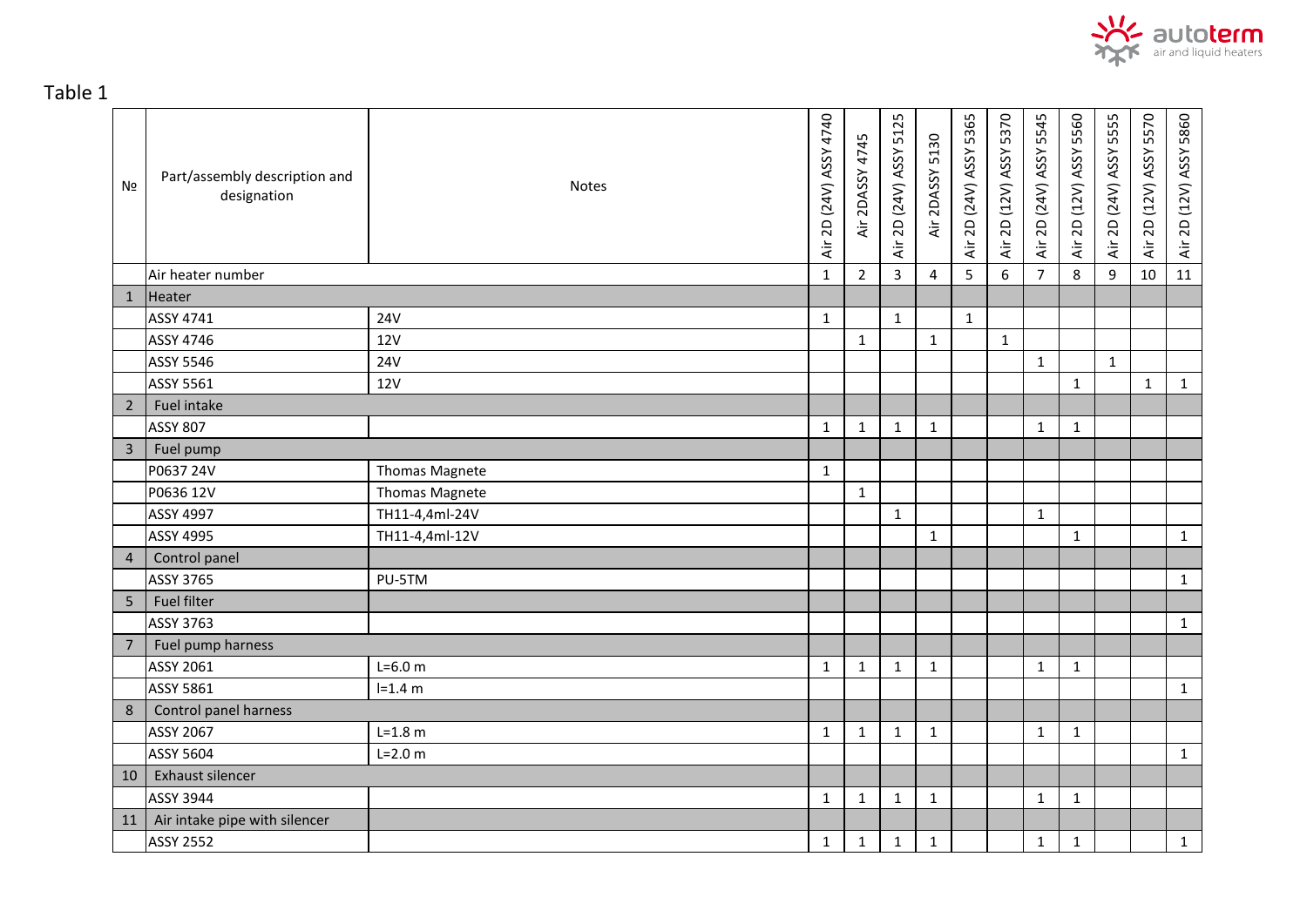

| Nº | Part/assembly description and<br>designation | <b>Notes</b>        | Air 2D (24V) ASSY 4740 | Air 2DASSY 4745 | Air 2D (24V) ASSY 5125 | Air 2DASSY 5130 | Air 2D (24V) ASSY 5365 | 5370<br>Air 2D (12V) ASSY | Air 2D (24V) ASSY 5545 | Air 2D (12V) ASSY 5560 | Air 2D (24V) ASSY 5555 | Air 2D (12V) ASSY 5570 | Air 2D (12V) ASSY 5860 |
|----|----------------------------------------------|---------------------|------------------------|-----------------|------------------------|-----------------|------------------------|---------------------------|------------------------|------------------------|------------------------|------------------------|------------------------|
|    | Air heater number                            |                     | $\mathbf{1}$           | $\overline{2}$  | $\overline{3}$         | $\overline{4}$  | 5                      | 6                         | $\overline{7}$         | 8                      | 9                      | 10                     | 11                     |
| 12 | Power supply harness                         |                     |                        |                 |                        |                 |                        |                           |                        |                        |                        |                        |                        |
|    | ASSY 4007                                    | 24V L=6.5 m         | $\mathbf{1}$           |                 | $\mathbf{1}$           |                 |                        |                           | $\mathbf{1}$           |                        |                        |                        |                        |
|    | <b>ASSY 3647</b>                             | 12V L=6.5 m         |                        | $\mathbf{1}$    |                        | $\mathbf{1}$    |                        |                           |                        | $\mathbf{1}$           |                        |                        |                        |
|    | <b>ASSY 5862</b>                             | 12V L=3.1 m         |                        |                 |                        |                 |                        |                           |                        |                        |                        |                        | $\mathbf{1}$           |
| 15 | Air intake mounting kit                      |                     |                        |                 |                        |                 |                        |                           |                        |                        |                        |                        |                        |
|    | ASSY 9021                                    |                     | $\mathbf{1}$           | $\mathbf{1}$    | $\mathbf{1}$           | $\mathbf{1}$    |                        |                           | $\mathbf{1}$           | $\mathbf{1}$           |                        |                        | $\mathbf{1}$           |
| 16 | Exhaust pipe and heater mounting kit         |                     |                        |                 |                        |                 |                        |                           |                        |                        |                        |                        |                        |
|    | <b>ASSY 9022</b>                             |                     | $\mathbf{1}$           | $\mathbf{1}$    | $\mathbf{1}$           | $\mathbf{1}$    |                        |                           | $\mathbf{1}$           | $\mathbf{1}$           |                        |                        | $\mathbf{1}$           |
| 17 | Fuel system mounting kit                     |                     |                        |                 |                        |                 |                        |                           |                        |                        |                        |                        |                        |
|    | <b>ASSY 9049</b>                             |                     | $\mathbf{1}$           | $\mathbf{1}$    | $\mathbf{1}$           | $\mathbf{1}$    |                        |                           | $\mathbf{1}$           | $\mathbf{1}$           |                        |                        |                        |
|    | <b>ASSY 9112</b>                             |                     |                        |                 |                        |                 |                        |                           |                        |                        |                        |                        | $\mathbf{1}$           |
| 18 | Wiring harnesses mounting kit                |                     |                        |                 |                        |                 |                        |                           |                        |                        |                        |                        |                        |
|    | <b>ASSY 9050</b>                             |                     | $\mathbf{1}$           | $\mathbf{1}$    | $\mathbf{1}$           | $\mathbf{1}$    |                        |                           | $\mathbf{1}$           | $\mathbf{1}$           |                        |                        | $\mathbf{1}$           |
| 20 | Fuel supply line                             |                     |                        |                 |                        |                 |                        |                           |                        |                        |                        |                        |                        |
|    | p.879                                        | $L = 5.5 m$         | $\mathbf{1}$           | $\mathbf{1}$    | $\mathbf{1}$           | $\mathbf{1}$    |                        |                           | $\mathbf{1}$           | $\mathbf{1}$           |                        |                        |                        |
|    | p.6375                                       | $L = 1.7 m$         |                        |                 |                        |                 |                        |                           |                        |                        |                        |                        | $\mathbf{1}$           |
| 22 | Exhaust pipe                                 |                     |                        |                 |                        |                 |                        |                           |                        |                        |                        |                        |                        |
|    | p.1106                                       | Metal hose L=1 m    | $\mathbf{1}$           | $\mathbf{1}$    | $\mathbf{1}$           | $\mathbf{1}$    |                        |                           | $\mathbf{1}$           | $\mathbf{1}$           |                        |                        |                        |
|    | p.1107                                       | Metal hose L=0.45 m |                        |                 |                        |                 |                        |                           |                        |                        |                        |                        | $\mathbf{1}$           |
|    | <b>ASSY 5381</b>                             | $L=1 m$             |                        |                 |                        |                 |                        |                           | $\mathbf{1}$           | $\mathbf{1}$           |                        |                        |                        |
|    | <b>ASSY 5274</b>                             | $L = 0.45$ m        |                        |                 |                        |                 |                        |                           |                        |                        |                        |                        | 1                      |
| 23 | Duplicate of label                           |                     |                        |                 |                        |                 |                        |                           |                        |                        |                        |                        |                        |
|    | p.5098                                       |                     | $\mathbf{1}$           |                 | $\mathbf{1}$           |                 | $\mathbf{1}$           |                           |                        |                        |                        |                        |                        |
|    | p.5099                                       |                     |                        | $\mathbf{1}$    |                        | $\mathbf{1}$    |                        | $\mathbf{1}$              |                        |                        |                        |                        |                        |
|    | p.6022                                       |                     |                        |                 |                        |                 |                        |                           | $\mathbf{1}$           |                        | $\mathbf{1}$           |                        |                        |
|    | p.6023                                       |                     |                        |                 |                        |                 |                        |                           |                        | $\mathbf{1}$           |                        | $\mathbf{1}$           | $\mathbf{1}$           |
| 48 | Heat insulation (28x5x450)                   |                     |                        | $\mathbf{1}$    | $\mathbf{1}$           | $\mathbf{1}$    |                        |                           | $\mathbf 1$            | $\mathbf 1$            |                        |                        | $\mathbf 1$            |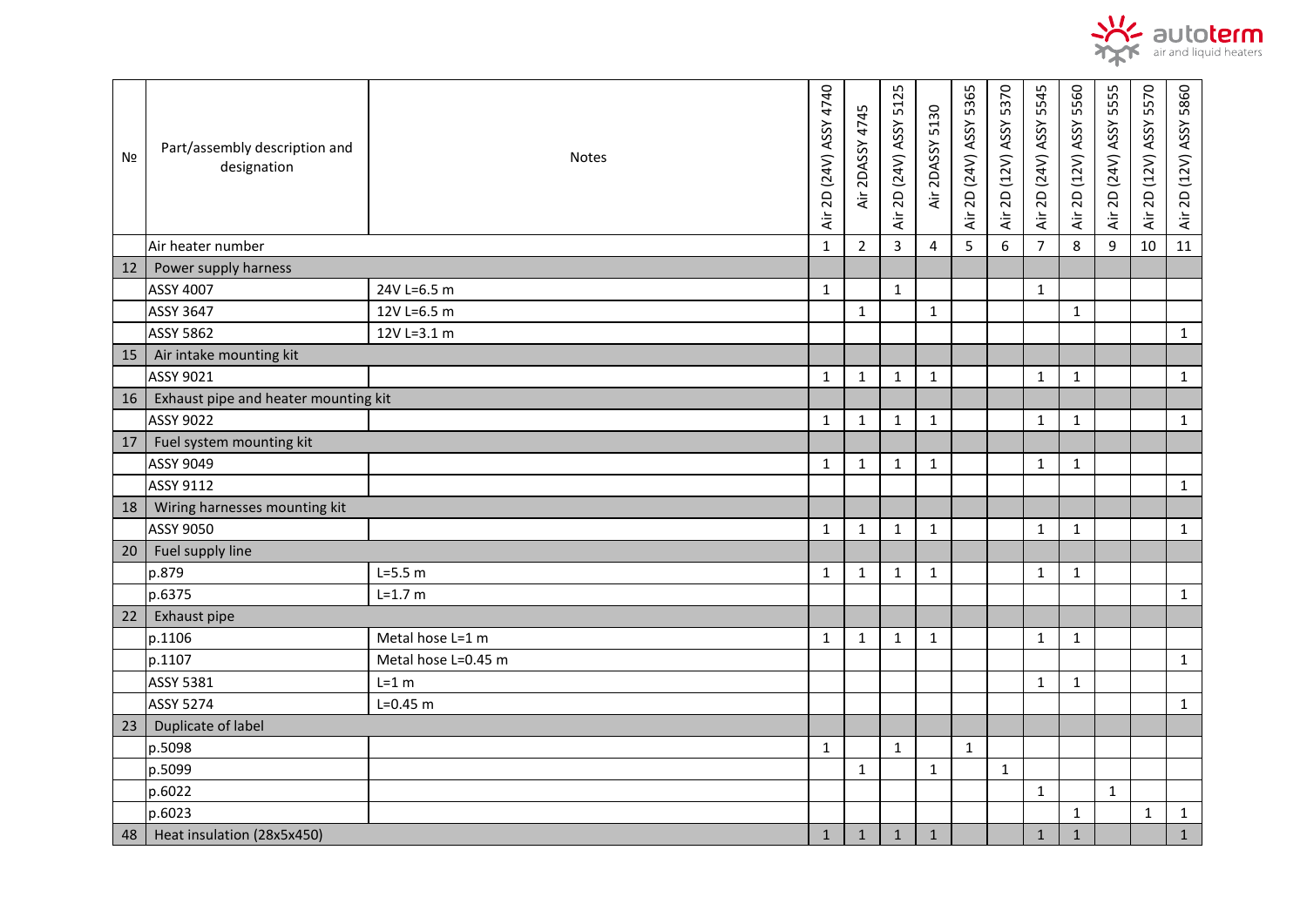



*Figure 2 – Schematic of spare parts for the heater*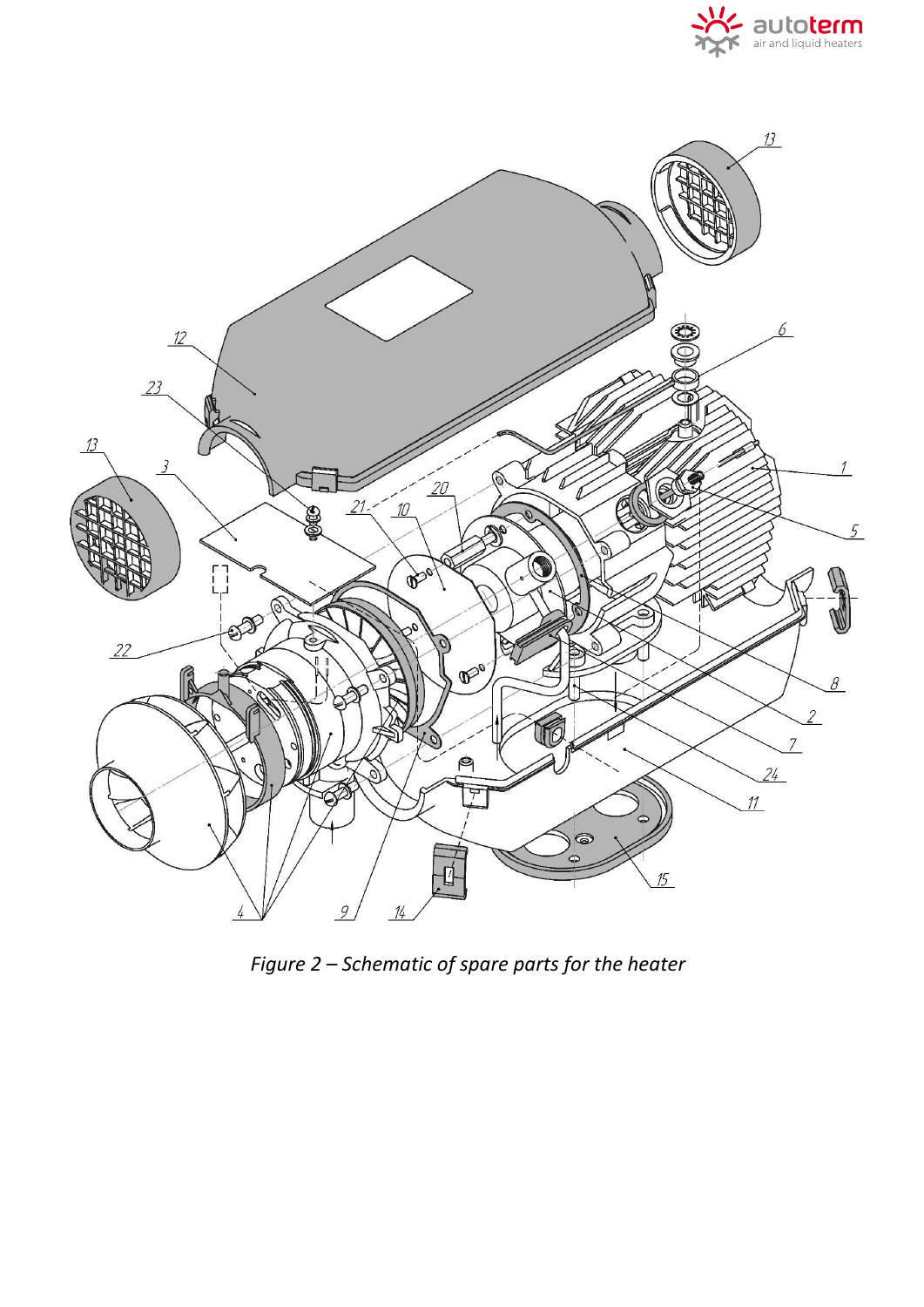

## Table 2

| N <sub>2</sub> | Part/assembly description and<br>designation | <b>Notes</b>       | ASSY 4741      | ASSY 4746      | ASSY 5546      | ASSY 5561      |
|----------------|----------------------------------------------|--------------------|----------------|----------------|----------------|----------------|
|                | Heater number                                |                    | $\mathbf{1}$   | $\overline{2}$ | 3              | 4              |
| $\mathbf{1}$   | Heat exchanger                               |                    |                |                |                |                |
|                | p.4055                                       |                    | $\mathbf{1}$   | 1              | 1              | $\mathbf{1}$   |
| $\overline{2}$ | <b>Combustion chamber</b>                    |                    |                |                |                |                |
|                | <b>ASSY 2578</b>                             |                    | $\mathbf{1}$   | 1              | 1              | 1              |
| 3              | Control unit                                 |                    |                |                |                |                |
|                | ASSY 4223                                    |                    | $\mathbf 1$    |                |                |                |
|                | ASSY 3983                                    |                    |                | 1              |                |                |
|                | p.1070                                       | gasket             | $\mathbf{1}$   | 1              | 1              | $\mathbf{1}$   |
|                | <b>ASSY 5548</b>                             |                    |                |                | $\mathbf{1}$   |                |
|                | ASSY 5563                                    |                    |                |                |                | $\mathbf{1}$   |
| $\overline{4}$ |                                              |                    |                |                |                |                |
|                | Air pump<br><b>ASSY 2579</b>                 | <b>24V</b>         |                |                |                |                |
|                | ASSY 2613                                    |                    | $\mathbf{1}$   |                |                |                |
|                |                                              | <b>12V</b>         |                | $\mathbf 1$    |                |                |
|                | <b>ASSY 5549</b>                             | <b>24V</b>         |                |                | 1              |                |
|                | <b>ASSY 5564</b>                             | 12V                |                |                |                | 1              |
| 5              | Glow plug mounting                           |                    |                |                |                |                |
|                | ASSY 2583                                    | <b>24V</b>         | $\mathbf{1}$   |                | 1              |                |
|                | ASSY 2615                                    | <b>12V</b>         |                | 1              |                | 1              |
|                | p.2822                                       | Sealing sleeve     | $\mathbf{1}$   | 1              | 1              | 1              |
|                | p.2659                                       | Metallic sleeve    | $\mathbf{1}$   | $\mathbf{1}$   | $\mathbf{1}$   | $\mathbf{1}$   |
| 6              | Temperature sensor assembly                  |                    |                |                |                |                |
|                | ASSY 3076                                    | Temperature sensor | $\mathbf{1}$   | 1              |                |                |
|                | p.3939                                       | Washer (mica)      | $\mathbf{1}$   | 1              | 1              | 1              |
|                | p.2661                                       | Insulator          | $\mathbf{1}$   | 1              | 1              | 1              |
|                | Bolt M5x10 DIN 7500CE                        |                    | $\mathbf{1}$   | 1              | 1              | 1              |
|                | Washer Ø5                                    | Enlarged           | 1              | 1              | 1              | 1              |
|                | Spring washer Ø8 DIN 137                     |                    | $\mathbf{1}$   | $\mathbf{1}$   | $\mathbf{1}$   | 1              |
| $\overline{7}$ | Seal for fuel pipe                           |                    |                |                |                |                |
|                | p.2658                                       |                    | $\mathbf{1}$   | 1              | 1              | 1              |
| 8              | Combustion chamber gasket                    |                    |                |                |                |                |
|                | p.2655                                       |                    | $\mathbf{1}$   | $\mathbf{1}$   | $\mathbf{1}$   | $\mathbf{1}$   |
| 9              | Air pump gasket                              |                    |                |                |                |                |
|                | p.2656                                       |                    | $\mathbf{1}$   | $\mathbf{1}$   | $\mathbf{1}$   | $\mathbf{1}$   |
| 10             | Combustion chamber screen                    |                    |                |                |                |                |
|                | p.2967                                       |                    | $\mathbf{1}$   | 1              | 1              | 1              |
| 11             | <b>Bottom case</b>                           |                    |                |                |                |                |
|                | p.2647                                       |                    | $\mathbf{1}$   | 1              | 1              | $\mathbf{1}$   |
| 12             | Top case                                     |                    |                |                |                |                |
|                | p.2648                                       |                    | $\mathbf{1}$   | 1              | 1              | $\mathbf{1}$   |
| 13             | Grid                                         |                    |                |                |                |                |
|                | p.2649                                       |                    | $\overline{2}$ | $\overline{2}$ | $\overline{2}$ | $\overline{2}$ |
| 14             | Case hook                                    |                    |                |                |                |                |
|                | p.1683                                       |                    | 4              | 4              | 4              | 4              |
| 15             | Mounting seal                                |                    |                |                |                |                |
|                | p.2650                                       |                    | $\mathbf{1}$   | $\mathbf{1}$   | $\mathbf{1}$   | $\mathbf{1}$   |
| 20             | Bushing for combustion chamber screen        |                    |                |                |                |                |
|                | p.2905                                       |                    | 3              | 3              | 3              | 3              |
|                | Lock washer Ø5                               |                    | $\overline{3}$ | $\overline{3}$ | $\overline{3}$ | $\overline{3}$ |
| 21             | Shield fixing                                |                    |                |                |                |                |
|                | Screw M4x10 DIN965                           |                    | 3              | 3              | 3              | 3              |
| 22             | Air pump fixing                              |                    |                |                |                |                |
|                |                                              |                    |                |                |                |                |